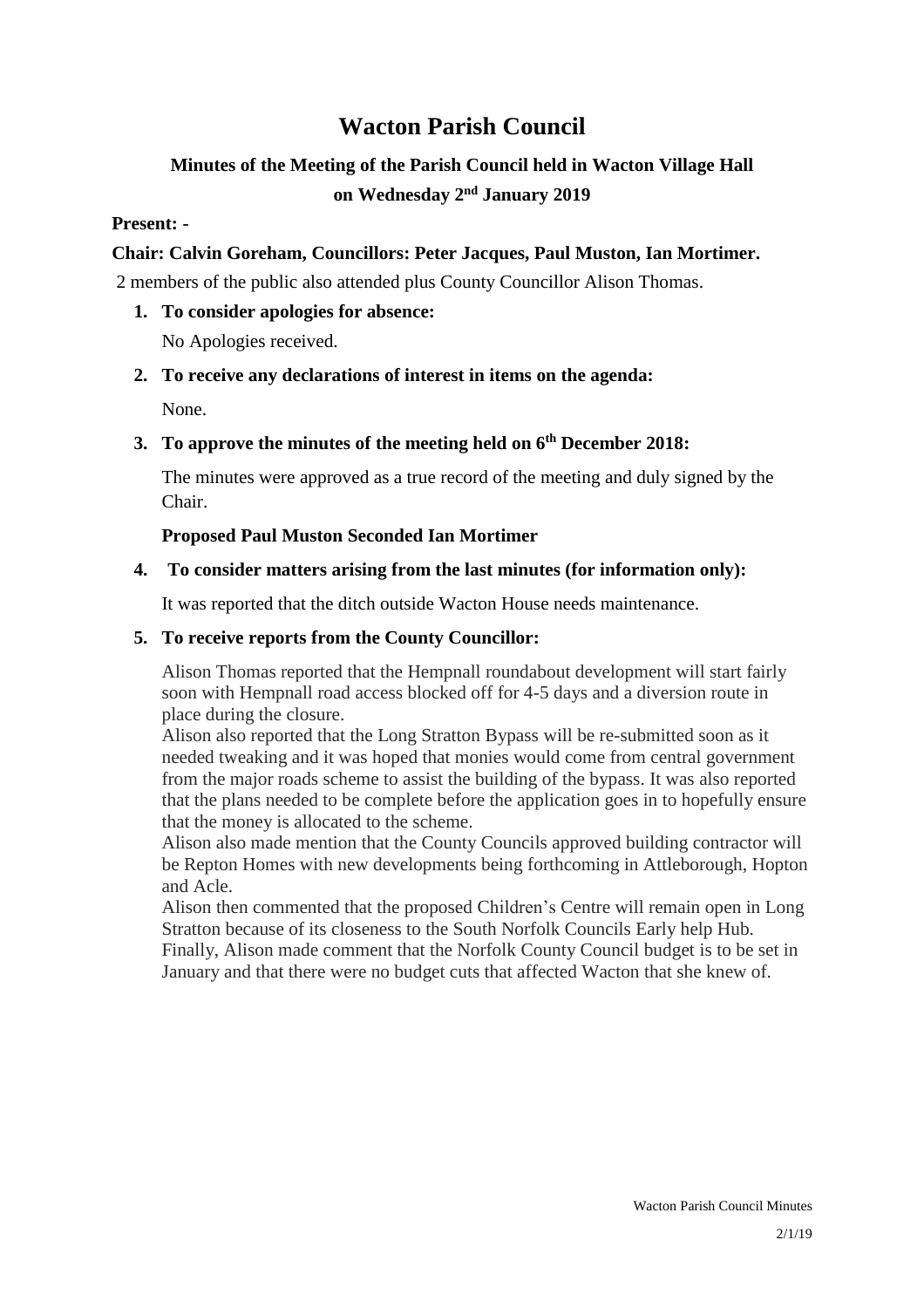## **6. To receive a report from the District Councillor:**

Des Reported that there was a meeting at long Stratton Village Hall on the 8<sup>th</sup> January with the Police, and he urged all Parishioners/Councillors to attend to make their comments and thoughts known to the police on the issues that affect the Parish.

Des then reported that there was a further meeting with regards to the Long Stratton Development with Phil Courtier on the 21<sup>st</sup> January 2019 regarding the open space and that there had been some changes regarding the provision of less roundabouts on the proposed new Long Stratton Bypass.

#### **7. To receive the Footpath Wardens report:**

No footpath wardens report due to the inclement weather making it difficult to walk the footpaths.

#### **8. To Receive a report from the Tree Warden:**

No Report from Tree Warden.

#### **9. To receive a report from the Village Hall Committee:**

It was agreed that a maintenance day needed organizing.

#### **10. To consider Planning Applications:**

No Planning Applications received.

#### **11. Correspondence:**

An email was received from Megg Brett thanking the clerk for the help he had recently given her regarding her request on grants to help with the purchase of oil for her home.

An email was received from Emma Brookes regarding various meetings that South Norfolk Council were holding around the area for free. A copy was passed round all the Councillors and will be put on the parish website.

An email from South Norfolk Council Planning department had been received by the clerk detailing that planning decisions could be dealt with via email in future and not brought to the parish council meetings to speed up the process. The clerk felt this was a good idea, but he would still log the applications on the upcoming agendas and place on the parish website for all to see with any comments by Councillors.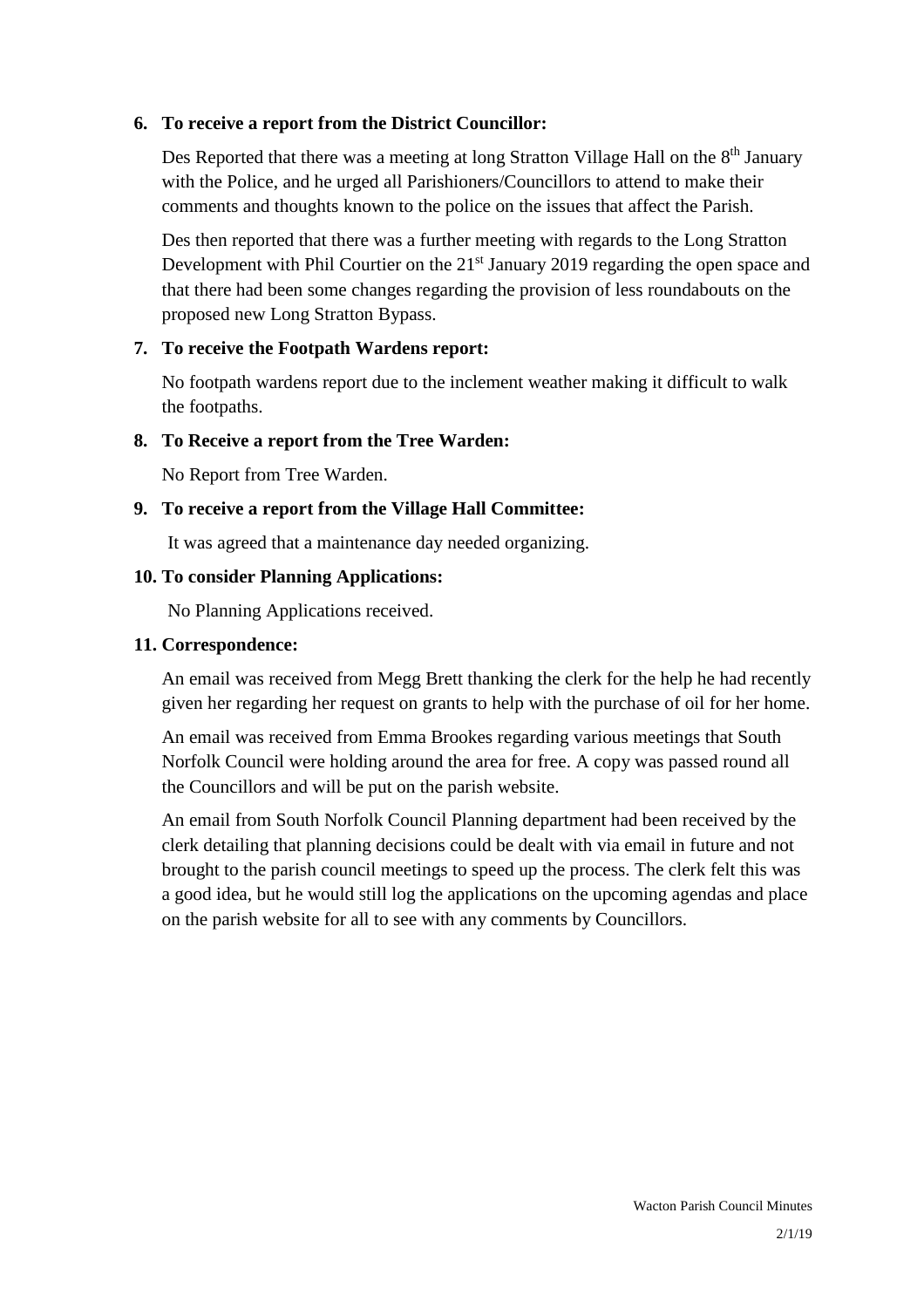#### **12. Authorization of Cheques:**

| £464.98                                                                      |
|------------------------------------------------------------------------------|
| Payment to East of England Tree Surgeons for work carried out as detailed in |
| £725.00                                                                      |
|                                                                              |
| £736.01                                                                      |
|                                                                              |
| £1050.05                                                                     |
|                                                                              |

Cheques agreed and signed and detailed on the accounts.

The clerk reported that there had been two payments for VAT received recently and the one for £736.01 needed to be repaid as it was due to a system error not acknowledging the receipt of that Repayment Schedule. In consequence he did a more up to date one for the higher amount of £836.99 which had now been received into the parish bank account.

It was also agreed that The Clerk contact Anne Barnes to ask if she can do this year's Internal Audit as such a good job was done last year by Anne.

The clerk Reported that he had completed the Precept Request form for South Norfolk Council and the council had requested a Precept of £17,000 and it was noted that there was no Council Tax support grant allocated by South Norfolk Council this year.

## **Proposed Paul Muston Seconded Ian Mortimer.**

## **13. To receive reports and discuss any on-going matters:**

## **a. The Woodland Project Review:**

2 x Litter bins have been ordered as well as the bird boxes.

2 x Benches will be ordered on Saturday.

Signage and Shelter is still to be ordered.

## **b. Ditches in the Parish:**

The workbook had been completed for the Highway Rangers and the clerk would forward this ASAP to the Highway Rangers office at Ketteringham depot to ensure the work was carried out during their visit to the Parish in December.

## **c. Children's Christmas Party**

Comment was made at the last meeting that there were not many of the local children who attended this event and that children of residents who did not live in